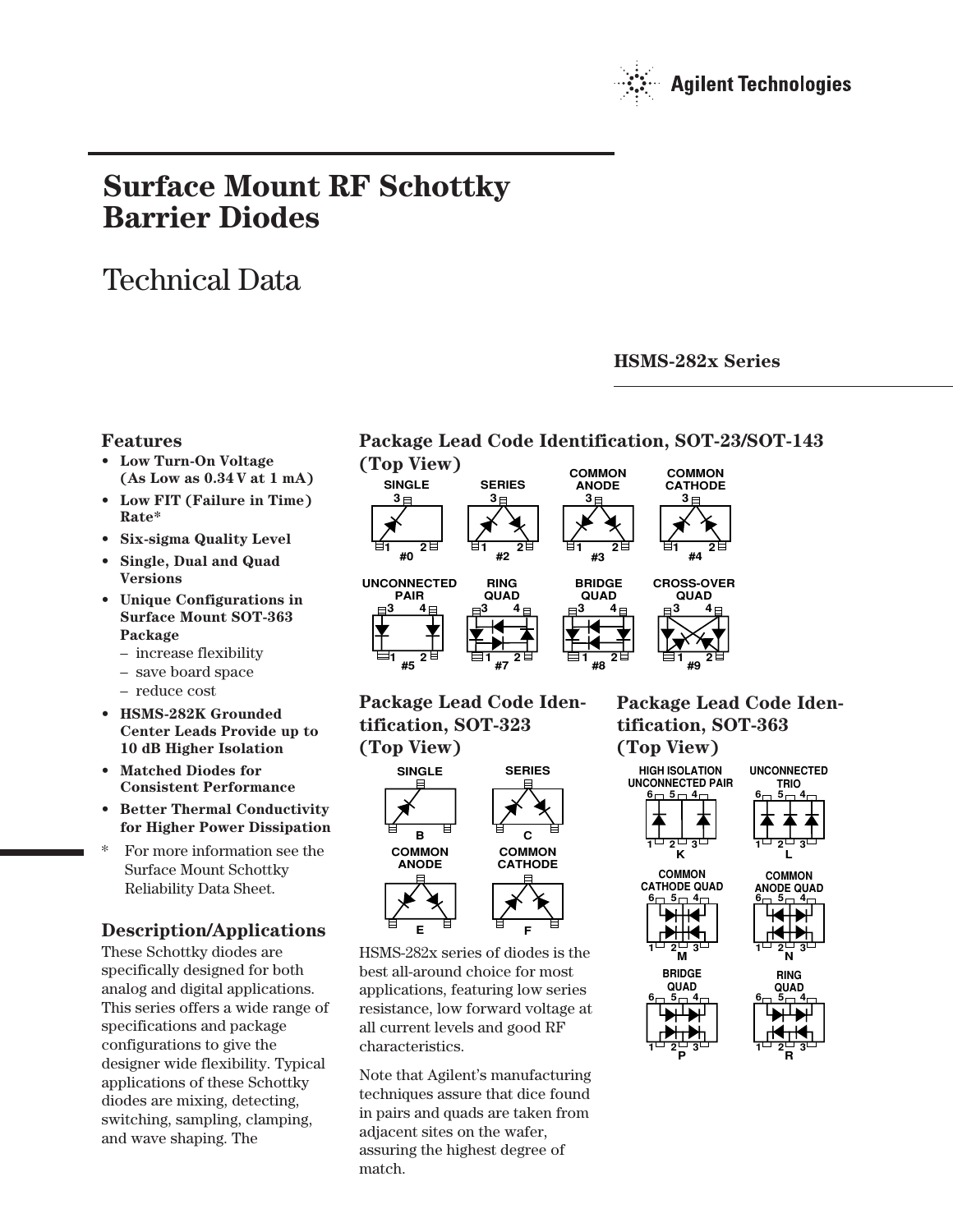# **Pin Connections and Package Marking**



### **Notes:**

1. Package marking provides orientation and identification.

2. See "Electrical Specifications" for appropriate package marking.

# **Absolute Maximum Ratings**<sup>[1]</sup>  $T_c = 25^\circ C$

|                   | <b>Symbol</b>   Parameter         |                    |              | Unit   SOT-23/SOT-143   SOT-323/SOT-363 |
|-------------------|-----------------------------------|--------------------|--------------|-----------------------------------------|
|                   | Forward Current (1 μs Pulse) Amp  |                    |              |                                         |
| $P_{IV}$          | Peak Inverse Voltage              |                    | 15           | 15                                      |
|                   | <b>Junction Temperature</b>       | $\circ$ C          | 150          | 150                                     |
| $\rm T_{\rm stg}$ | <b>Storage Temperature</b>        | $\circ$ C          | $-65$ to 150 | $-65$ to 150                            |
| $\theta_{\rm ic}$ | Thermal Resistance <sup>[2]</sup> | $\rm ^{\circ}$ C/W | 500          | 150                                     |

#### **Notes:**

2.  $T_C = +25^{\circ}C$ , where  $T_C$  is defined to be the temperature at the package pins where contact is made to the circuit board.

| Part<br><b>Number</b><br>HSMS <sup>[5]</sup> | Package<br><b>Marking</b><br>Code | Lead<br>Code   | Configuration              | <b>Minimum</b><br><b>Breakdown</b><br><b>Voltage</b><br>$V_{BR}$ (V) | <b>Maximum</b><br><b>Forward</b><br><b>Voltage</b><br>$V_{\rm F}$ (mV) | <b>Maximum</b><br><b>Forward</b><br><b>Voltage</b><br>$V_F(V)$ @<br>$I_{\rm E}$ (mA) | <b>Maximum</b><br><b>Reverse</b><br>Leakage<br>$I_R$ (nA) $\varnothing$<br>$V_R$ (V) | <b>Maximum</b><br><b>Capacitance</b><br>$C_T$ (pF) | <b>Typical</b><br><b>Dynamic</b><br><b>Resistance</b><br>$\mathbf{R}_{\mathrm{D}}\left(\Omega\right)$ [6] |
|----------------------------------------------|-----------------------------------|----------------|----------------------------|----------------------------------------------------------------------|------------------------------------------------------------------------|--------------------------------------------------------------------------------------|--------------------------------------------------------------------------------------|----------------------------------------------------|-----------------------------------------------------------------------------------------------------------|
| 2820                                         | $CO^{[3]}$                        | $\mathbf{0}$   | Single                     | 15                                                                   | 340                                                                    | 0.5<br>10                                                                            | 100<br>$\mathbf{1}$                                                                  | 1.0                                                | 12                                                                                                        |
| 2822                                         | $C2^{[3]}$                        | $\overline{c}$ | <b>Series</b>              |                                                                      |                                                                        |                                                                                      |                                                                                      |                                                    |                                                                                                           |
| 2823                                         | $C3^{[3]}$                        | 3              | <b>Common Anode</b>        |                                                                      |                                                                        |                                                                                      |                                                                                      |                                                    |                                                                                                           |
| 2824                                         | $C4^{[3]}$                        | $\overline{4}$ | Common Cathode             |                                                                      |                                                                        |                                                                                      |                                                                                      |                                                    |                                                                                                           |
| 2825                                         | $C5^{[3]}$                        | 5              | <b>Unconnected Pair</b>    |                                                                      |                                                                        |                                                                                      |                                                                                      |                                                    |                                                                                                           |
| 2827                                         | $C7^{[3]}$                        | $\tau$         | Ring Quad <sup>[5]</sup>   |                                                                      |                                                                        |                                                                                      |                                                                                      |                                                    |                                                                                                           |
| 2828                                         | $C8^{[3]}$                        | 8              | Bridge Quad <sup>[5]</sup> |                                                                      |                                                                        |                                                                                      |                                                                                      |                                                    |                                                                                                           |
| 2829                                         | $C9^{[3]}$                        | 9              | Cross-over Quad            |                                                                      |                                                                        |                                                                                      |                                                                                      |                                                    |                                                                                                           |
| 282B                                         | $CO^{[7]}$                        | B              | Single                     |                                                                      |                                                                        |                                                                                      |                                                                                      |                                                    |                                                                                                           |
| 282C                                         | $C2^{[7]}$                        | $\mathcal{C}$  | <b>Series</b>              |                                                                      |                                                                        |                                                                                      |                                                                                      |                                                    |                                                                                                           |
| 282E                                         | $C3^{[7]}$                        | E              | <b>Common Anode</b>        |                                                                      |                                                                        |                                                                                      |                                                                                      |                                                    |                                                                                                           |
| 282F                                         | $C4^{[7]}$                        | $\mathbf{F}$   | <b>Common Cathode</b>      |                                                                      |                                                                        |                                                                                      |                                                                                      |                                                    |                                                                                                           |
| 282K                                         | $CK^{[7]}$                        | K              | <b>High Isolation</b>      |                                                                      |                                                                        |                                                                                      |                                                                                      |                                                    |                                                                                                           |
|                                              |                                   |                | <b>Unconnected Pair</b>    |                                                                      |                                                                        |                                                                                      |                                                                                      |                                                    |                                                                                                           |
| 282L                                         | $CL^{[7]}$                        | L              | <b>Unconnected Trio</b>    |                                                                      |                                                                        |                                                                                      |                                                                                      |                                                    |                                                                                                           |
| 282M                                         | HH <sup>[7]</sup>                 | M              | Common Cathode Quad        |                                                                      |                                                                        |                                                                                      |                                                                                      |                                                    |                                                                                                           |
| 282N                                         | $NN^{[7]}$                        | N              | Common Anode Quad          |                                                                      |                                                                        |                                                                                      |                                                                                      |                                                    |                                                                                                           |
| 282P                                         | $CP^{[7]}$                        | $\mathbf{P}$   | <b>Bridge Quad</b>         |                                                                      |                                                                        |                                                                                      |                                                                                      |                                                    |                                                                                                           |
| 282R                                         | $00^{[7]}$                        | $\mathbb{R}$   | <b>Ring Quad</b>           |                                                                      |                                                                        |                                                                                      |                                                                                      |                                                    |                                                                                                           |
| <b>Test Conditions</b>                       |                                   |                |                            | $I_R = 100 \mu A$ $I_F = 1 mA^{[1]}$                                 |                                                                        |                                                                                      |                                                                                      | $V_F = 0 V$<br>f = 1 MHz <sup>[2]</sup>            | $I_F = 5$ mA                                                                                              |

# **Electrical Specifications T<sub>C</sub> = 25<sup>°</sup>C, Single Diode<sup>[4]</sup>**

**Notes:**

1.  $\Delta V_F$  for diodes in pairs and quads in 15 mV maximum at 1 mA.

2.  $\Delta C_{TO}$  for diodes in pairs and quads is 0.2 pF maximum.

3. Package marking code is in white.

4. Effective Carrier Lifetime (τ) for all these diodes is 100 ps maximum measured with Krakauer method at 5 mA.

5. See section titled "Quad Capacitance."

6.  $R_D = R_S + 5.2 \Omega$  at 25°C and I<sub>f</sub> = 5 mA.

7. Package marking code is laser marked.

<sup>1.</sup> Operation in excess of any one of these conditions may result in permanent damage to the device.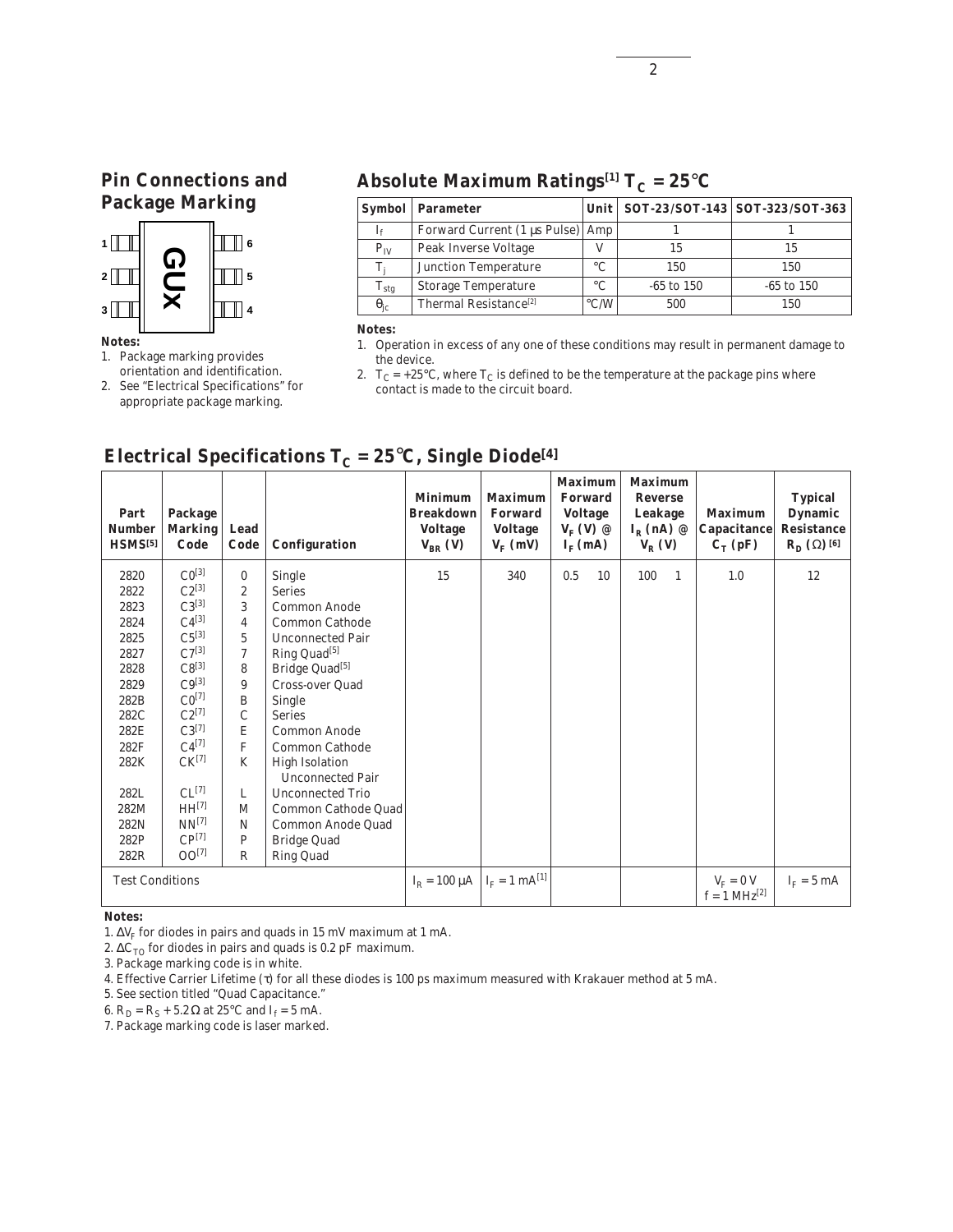### **Quad Capacitance**

Capacitance of Schottky diode quads is measured using an HP4271 LCR meter. This instrument effectively isolates individual diode branches from the others, allowing accurate capacitance measurement of each branch or each diode. The conditions are: 20 mV R.M.S. voltage at 1 MHz. Agilent defines this measurement as "CM", and it is equivalent to the capacitance of the diode by itself. The equivalent diagonal and adjacent capacitances can then be calculated by the formulas given below.

In a quad, the diagonal capacitance is the capacitance between points A and B as shown in the figure below. The diagonal capacitance is calculated using the following formula

$$
C_{\text{DIAGONAL}} = \frac{C_1 \times C_2}{C_1 + C_2} + \frac{C_3 \times C_4}{C_3 + C_4}
$$



The equivalent adjacent capacitance is the capacitance between points A and C in the figure below. This capacitance is calculated using the following formula

$$
C_{ADJACENT} = C_1 + \frac{1}{\frac{1}{C_2} + \frac{1}{C_3} + \frac{1}{C_4}}
$$

This information does not apply to cross-over quad diodes.

### **Linear Equivalent Circuit Model Diode Chip**



 $R_S$  = series resistance (see Table of SPICE parameters)

 $C_j$  = junction capacitance (see Table of SPICE parameters)

$$
R_{j} = \frac{8.33 \times 10^{-5} \text{ nT}}{I_{b} + I_{s}}
$$

#### where

 $I<sub>b</sub>$  = externally applied bias current in amps

 $I_s$  = saturation current (see table of SPICE parameters)

T = temperature,  $\mathrm{R}$ K

n = ideality factor (see table of SPICE parameters)

### Note:

To effectively model the packaged HSMS-282x product, please refer to Application Note AN1124.

### *ESD WARNING:*

**Handling Precautions Should Be Taken To Avoid Static Discharge.**

### **SPICE Parameters**

| <b>Parameter</b>        | <b>Units</b> | $HSMS-282x$    |
|-------------------------|--------------|----------------|
| $B_V$                   | V            | 15             |
| $C_{J0}$                | pF           | 0.7            |
| $E_G$                   | eV           | 0.69           |
| $I_{BV}$                | A            | $1E-4$         |
| $I_{S}$                 | A            | $2.2E - 8$     |
| N                       |              | 1.08           |
| $R_S$                   | Ω            | 6.0            |
| $\mathbf{P}_\mathrm{B}$ | V            | 0.65           |
| $P_T$                   |              | $\overline{2}$ |
| M                       |              | 0.5            |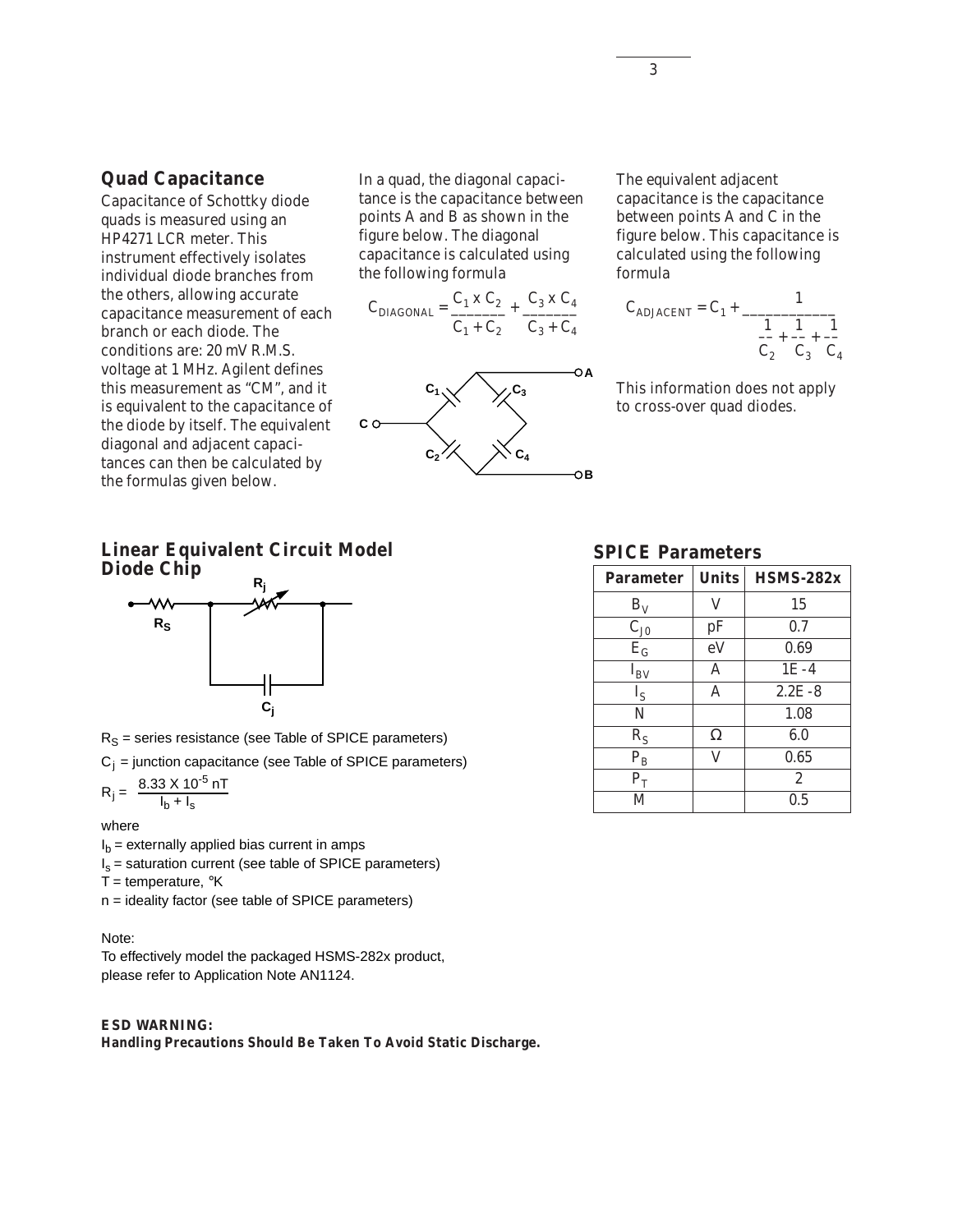

**Figure 1. Forward Current vs. Forward Voltage at Temperatures.**

# **Typical Performance,**  $T_c = 25^{\circ}C$  **(unless otherwise noted), Single Diode**

**100,000**











**Figure 4. Dynamic Resistance vs. Forward Current.**



Figure 5. Typical V<sub>f</sub> Match, Series Pairs **and Quads at Mixer Bias Levels.**



Figure 6. Typical V<sub>f</sub> Match, Series Pairs **at Detector Bias Levels.** 



**Figure 7. Typical Output Voltage vs. Input Power, Small Signal Detector Operating at 850 MHz.**



**Figure 8. Typical Output Voltage vs. Input Power, Large Signal Detector Operating at 915 MHz.**



**Figure 9. Typical Conversion Loss vs.**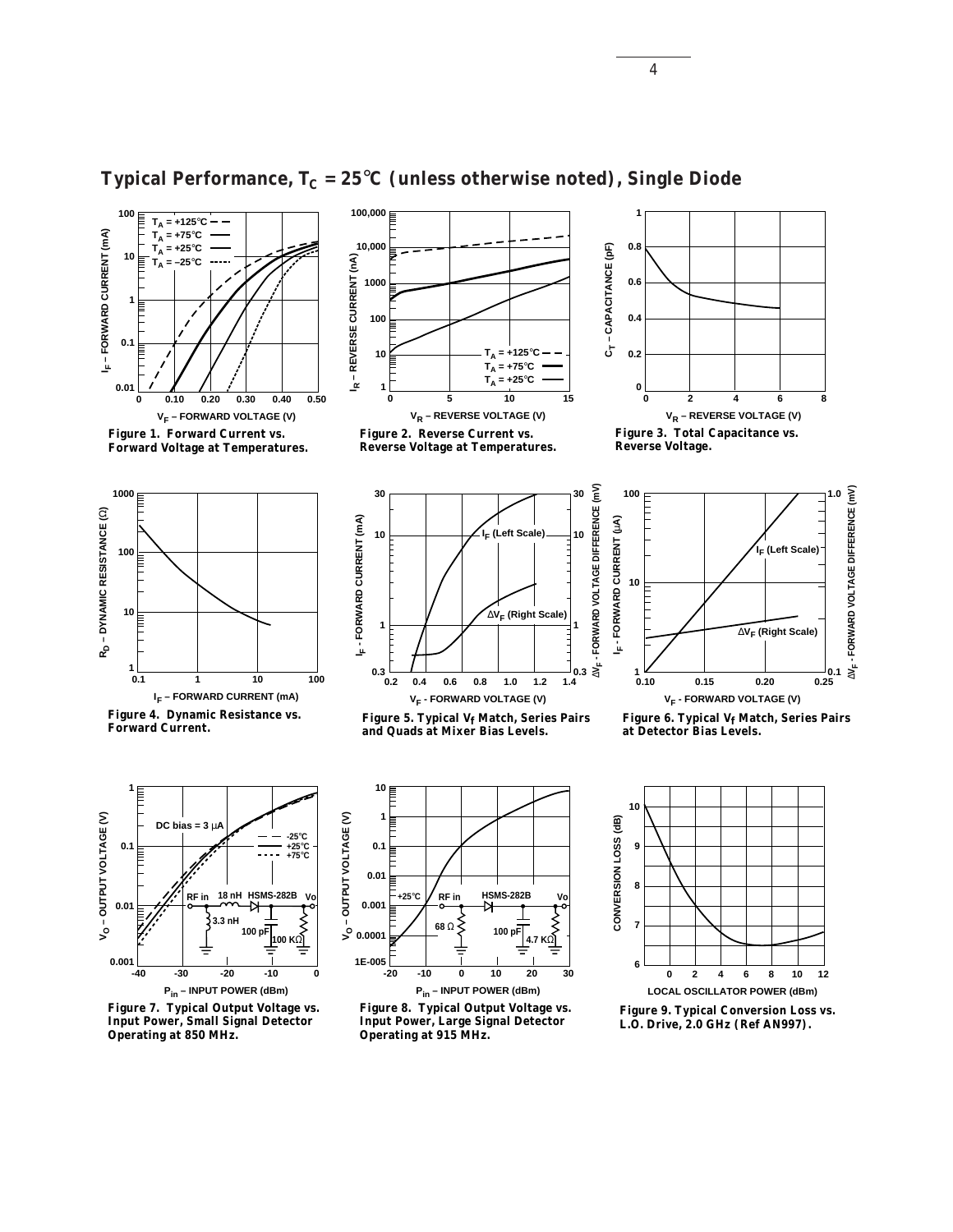### **Applications Information Product Selection**

Agilent's family of surface mount Schottky diodes provide unique solutions to many design problems. Each is optimized for certain applications.

The first step in choosing the right product is to select the diode type. All of the products in the HSMS-282x family use the same diode chip–they differ only in package configuration. The same is true of the HSMS-280x, -281x, 285x, -286x and -270x families. Each family has a different set of characteristics, which can be compared most easily by consulting the SPICE parameters given on each data sheet.

The HSMS-282x family has been optimized for use in RF applications, such as

- ✓ DC biased small signal detectors to 1.5 GHz.
- ✓ Biased or unbiased large signal detectors (AGC or power monitors) to 4 GHz.
- ✓ Mixers and frequency multipliers to 6 GHz.

The other feature of the HSMS-282x family is its unit-to-unit and lot-to-lot consistency. The silicon chip used in this series has been designed to use the fewest possible processing steps to minimize variations in diode characteristics. Statistical data on the consistency of this product, in terms of SPICE parameters, is available from Agilent.

For those applications requiring very high breakdown voltage, use the HSMS-280x family of diodes. Turn to the HSMS-281x when you need very low flicker noise. The HSMS-285x is a family of zero bias detector diodes for small signal applications. For high frequency detector or mixer applications, use the HSMS-286x family. The HSMS-270x is a series of specialty diodes for ultra high speed clipping and clamping in digital circuits.

### **Schottky Barrier Diode Characteristics**

Stripped of its package, a Schottky barrier diode chip consists of a metal-semiconductor barrier formed by deposition of a metal layer on a semiconductor. The most common of several different types, the passivated diode, is shown in Figure 10, along with its equivalent circuit.

RS is the parasitic series resistance of the diode, the sum of the bondwire and leadframe resistance, the resistance of the bulk layer of silicon, etc. RF energy coupled into RS is lost as heat—it does not contribute to the rectified output of the diode. C<sub>J</sub> is parasitic junction capacitance of the diode, controlled by the thickness of the epitaxial layer and the diameter of the Schottky contact.  $R_i$  is the junction resistance of the diode, a function of the total current flowing through it.

$$
R_{j} = \frac{8.33 \text{ X } 10^{-5} \text{ n T}}{I_{S} + I_{b}} = R_{V} - R_{s}
$$

$$
\approx \frac{0.026}{I_{S} + I_{b}} \text{ at } 25^{\circ} \text{C}
$$

where

- n = ideality factor (see table of SPICE parameters)
- $T =$  temperature in  $\mathrm{R}$
- $I_S$  = saturation current (see table of SPICE parameters)
- $I_b$  = externally applied bias current in amps
- $R_v$  = sum of junction and series resistance, the slope of the V-I curve

IS is a function of diode barrier height, and can range from picoamps for high barrier diodes to as much as 5 µA for very low barrier diodes.

### **The Height of the Schottky Barrier**

The current-voltage characteristic of a Schottky barrier diode at room temperature is described by the following equation:

$$
I = I_S (e^{\frac{V - IR_S}{0.026}} - 1)
$$

On a semi-log plot (as shown in the Agilent catalog) the current graph will be a straight line with inverse slope 2.3 X 0.026 = 0.060 volts per cycle (until the effect of



**Figure 10. Schottky Diode Chip.**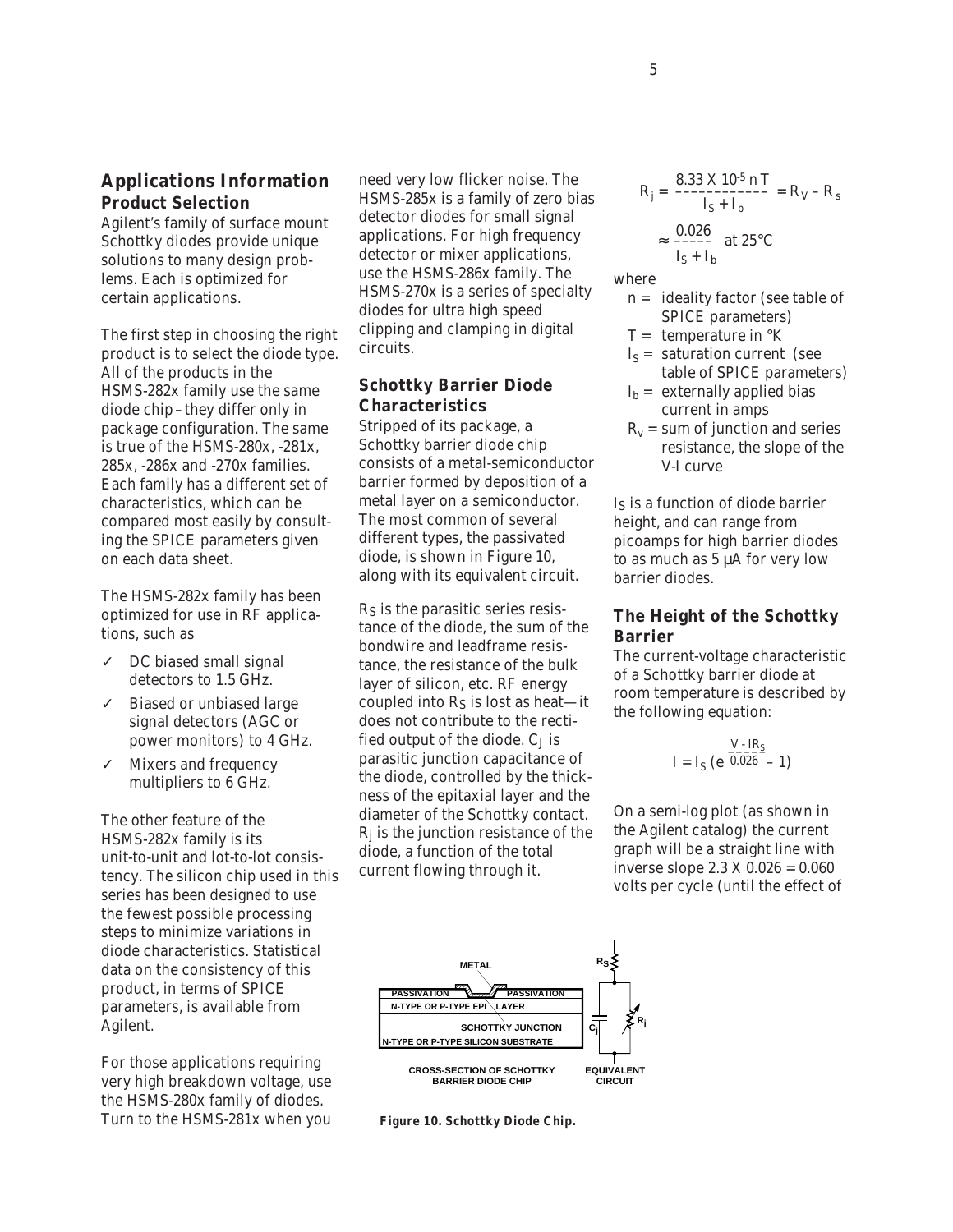RS is seen in a curve that droops at high current). All Schottky diode curves have the same slope, but not necessarily the same value of current for a given voltage. This is determined by the saturation current, I<sub>S</sub>, and is related to the barrier height of the diode.

Through the choice of p-type or n-type silicon, and the selection of metal, one can tailor the characteristics of a Schottky diode. Barrier height will be altered, and at the same time  $C_J$ and RS will be changed. In general, very low barrier height diodes (with high values of IS, suitable for zero bias applications) are realized on p-type silicon. Such diodes suffer from higher values of  $R<sub>S</sub>$  than do the n-type. Thus, p-type diodes are generally reserved for detector applications (where very high values of  $R_V$  swamp out high  $R_S$ ) and n-type diodes such as the HSMS-282x are used for mixer applications (where high L.O. drive levels keep RV low). DC biased detectors and self-biased detectors used in gain or power control circuits.

### **Detector Applications**

Detector circuits can be divided into two types, large signal  $(P_{in} > -20$  dBm) and small signal  $(P_{in} < -20$  dBm). In general, the former use resistive impedance matching at the input to improve flatness over frequency — this is possible since the input signal levels are high enough to produce adequate output voltages without the need for a high Q reactive input matching network. These circuits are self-biased (no external DC bias) and are used for gain and power control of amplifiers.

Small signal detectors are used as very low cost receivers, and require a reactive input impedance matching network to achieve adequate sensitivity and output voltage. Those operating with zero bias utilize the HSMS-285x family of detector diodes. However, superior performance over temperature can be achieved with the use of 3 to 30 µA of DC bias. Such circuits will use the HSMS-282x family of diodes if the operating frequency is 1.5 GHz or lower.

Typical performance of single diode detectors (using HSMS-2820 or HSMS-282B) can be seen in the transfer curves given in Figures 7 and 8. Such detectors can be realized either as series or shunt circuits, as shown in Figure 11.





#### **Figure 11. Single Diode Detectors.**

The series and shunt circuits can be combined into a voltage doubler<sup>[1]</sup>, as shown in Figure 12. The doubler offers three advantages over the single diode circuit.

- The two diodes are in parallel in the RF circuit, lowering the input impedance and making the design of the RF matching network easier.
- ✓ The two diodes are in series in the output (video) circuit, doubling the output voltage.
- ✓ Some cancellation of even-order harmonics takes place at the input.



**Zero Biased Diodes DC Biased Diodes**

**Figure 12. Voltage Doubler.**

The most compact and lowest cost form of the doubler is achieved when the HSMS-2822 or HSMS-282C series pair is used.

Both the detection sensitivity and the DC forward voltage of a biased Schottky detector are temperature sensitive. Where both must be compensated over a wide range of temperatures, the differential detector<sup>[2]</sup> is often used. Such a circuit requires that the detector diode and the reference diode exhibit identical characteristics at all DC bias levels and at all temperatures. This is accomplished through the use of two diodes in one package, for example the HSMS-2825 in Figure 13. In the Agilent assembly facility, the two dice in a surface mount package are taken from adjacent sites on the wafer (as illustrated in Figure 14). This

<sup>[1]</sup> Agilent Application Note 956-4, "Schottky Diode Voltage Doubler."

<sup>[2]</sup> Raymond W. Waugh, "Designing Large-Signal Detectors for Handsets and Base Stations," *Wireless Systems Design,* Vol. 2, No. 7, July 1997, pp 42 – 48.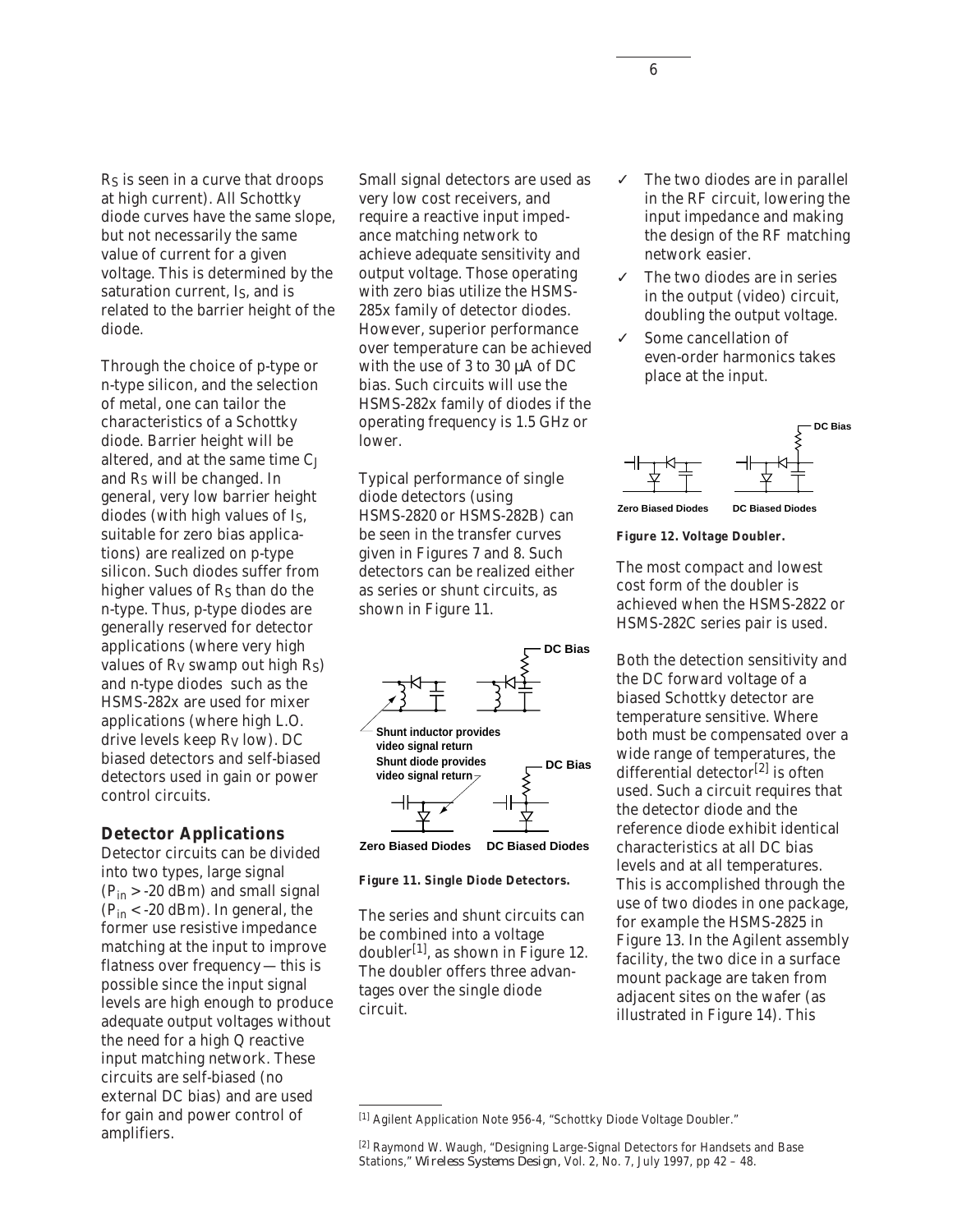assures that the characteristics of the two diodes are more highly matched than would be possible through individual testing and hand matching.



**Figure 13. Differential Detector.**



**Figure 14. Fabrication of Agilent Diode Pairs.**

In high power applications, coupling of RF energy from the detector diode to the reference diode can introduce error in the differential detector. The HSMS-282K diode pair, in the six lead SOT-363 package, has a copper bar between the diodes that adds 10 dB of additional isolation between them. As this part is manufactured in the SOT-363 package it also provides the benefit of being 40% smaller than larger SOT-143 devices. The HSMS-282K is illustrated in Figure 15—note that the ground connections must be made as close to the package as possible to minimize stray inductance to ground.



**Figure 15. High Power Differential Detector.**

The concept of the voltage doubler can be applied to the differential detector, permitting twice the output voltage for a given input power (as well as improving input impedance and suppressing second harmonics).

However, care must be taken to assure that the two reference diodes closely match the two detector diodes. One possible configuration is given in Figure 16, using two HSMS-2825. Board space can be saved through the use of the HSMS-282P open bridge quad, as shown in Figure 17.



**Figure 16. Voltage Doubler Differential Detector.**



**Figure 17. Voltage Doubler Differential Detector.**

While the differential detector works well over temperature, another design approach<sup>[3]</sup> works well for large signal detectors. See Figure 18 for the schematic and a physical layout of the circuit. In this design, the two 4.7 KΩ resistors and diode D2 act as a variable power divider, assuring constant output voltage over temperature and improving output linearity.



**Figure 18. Temperature Compensated Detector.**

In certain applications, such as a dual-band cellphone handset operating at both 900 and 1800 MHz, the second harmonics generated in the power control output detector when the handset is working at 900 MHz can cause problems. A filter at the output can reduce unwanted emissions at 1800 MHz in this case, but a

<sup>[3]</sup> Hans Eriksson and Raymond W. Waugh, "A Temperature Compensated Linear Diode Detector," to be published.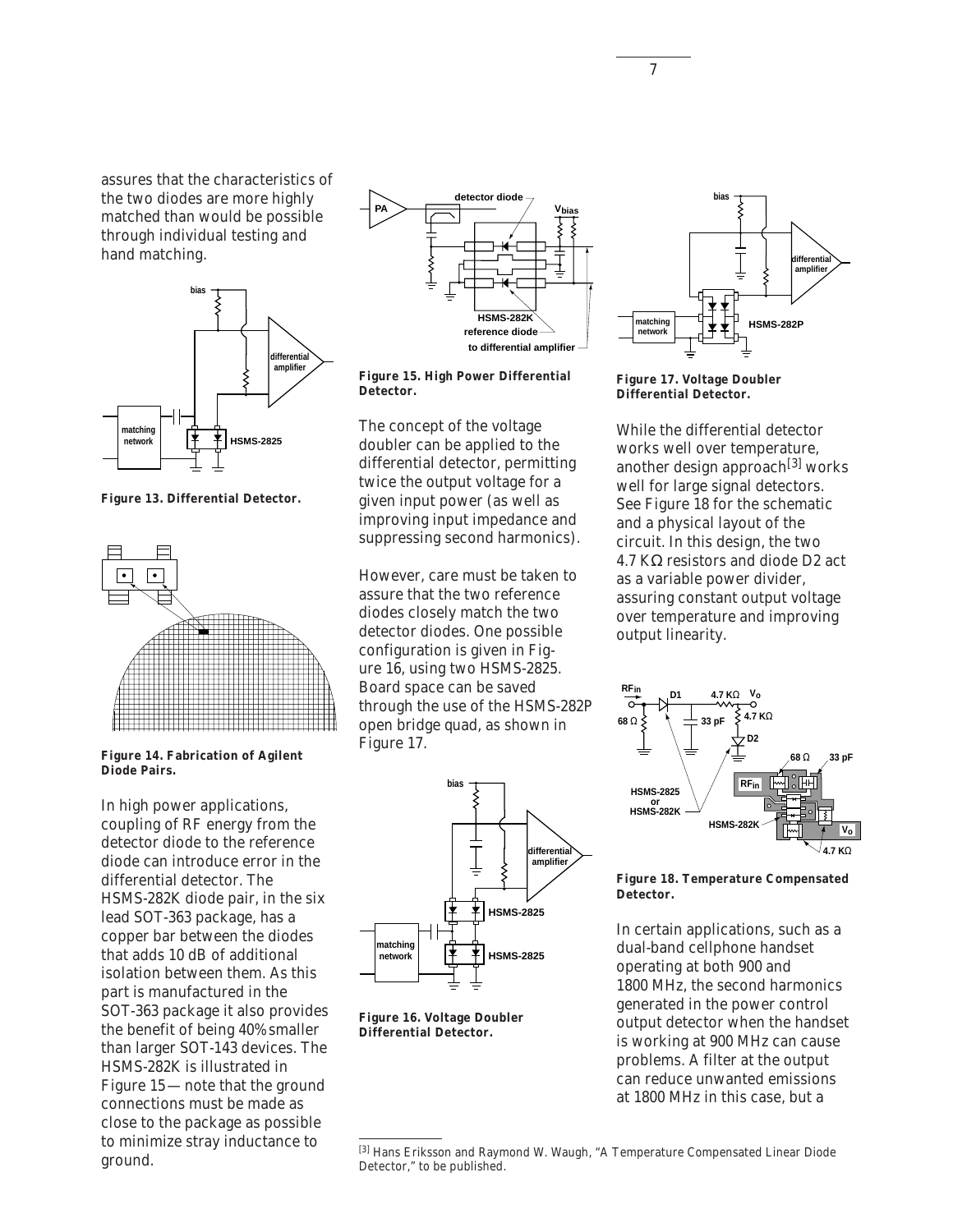lower cost solution is available<sup>[4]</sup>. Illustrated schematically in Figure 19, this circuit uses diode D2 and its associated passive components to cancel all even order harmonics at the detector's RF input. Diodes D3 and D4 provide temperature compensation as described above. All four diodes are contained in a single HSMS- 282R package, as illustrated in the layout shown in Figure 20.



### **Mixer applications**

The HSMS-282x family, with its wide variety of packaging, can be used to make excellent mixers at frequencies up to 6 GHz.

The HSMS-2827 ring quad of matched diodes (in the SOT-143 package) has been designed for double balanced mixers. The smaller (SOT-363) HSMS-282R ring quad can similarly be used, if the quad is closed with external connections as shown in Figure 21.



**Figure 21. Double Balanced Mixer.**

Both of these networks require a crossover or a three dimensional circuit. A planar mixer can be made using the SOT-143 crossover quad, HSMS-2829, as shown in Figure 22. In this product, a special lead frame permits the crossover to be placed inside the plastic package itself, eliminating the need for via holes (or other measures) in the RF portion of the circuit itself.







**Figure 23. Low Distortion Double Balanced Mixer.**

This same technique can be used in the single-balanced mixer. Figure 24 shows such a mixer, with two diodes in each spot normally occupied by one. This mixer, with a sufficiently high LO drive level, will display low distortion.



**Figure 24. Low Distortion Balanced Mixer.**

**Figure 19. Schematic of Suppressed Harmonic Detector.**



**Figure 20. Layout of Suppressed Harmonic Detector.**

Note that the forgoing discussion refers to the output voltage being extracted at point V+ with respect to ground. If a differential output is taken at V+ with respect to V-, the circuit acts as a voltage doubler.



**Figure 22. Planar Double Balanced**

[4] Alan Rixon and Raymond W. Waugh, "A Suppressed Harmonic Power Detector for Dual Band 'Phones," to be published.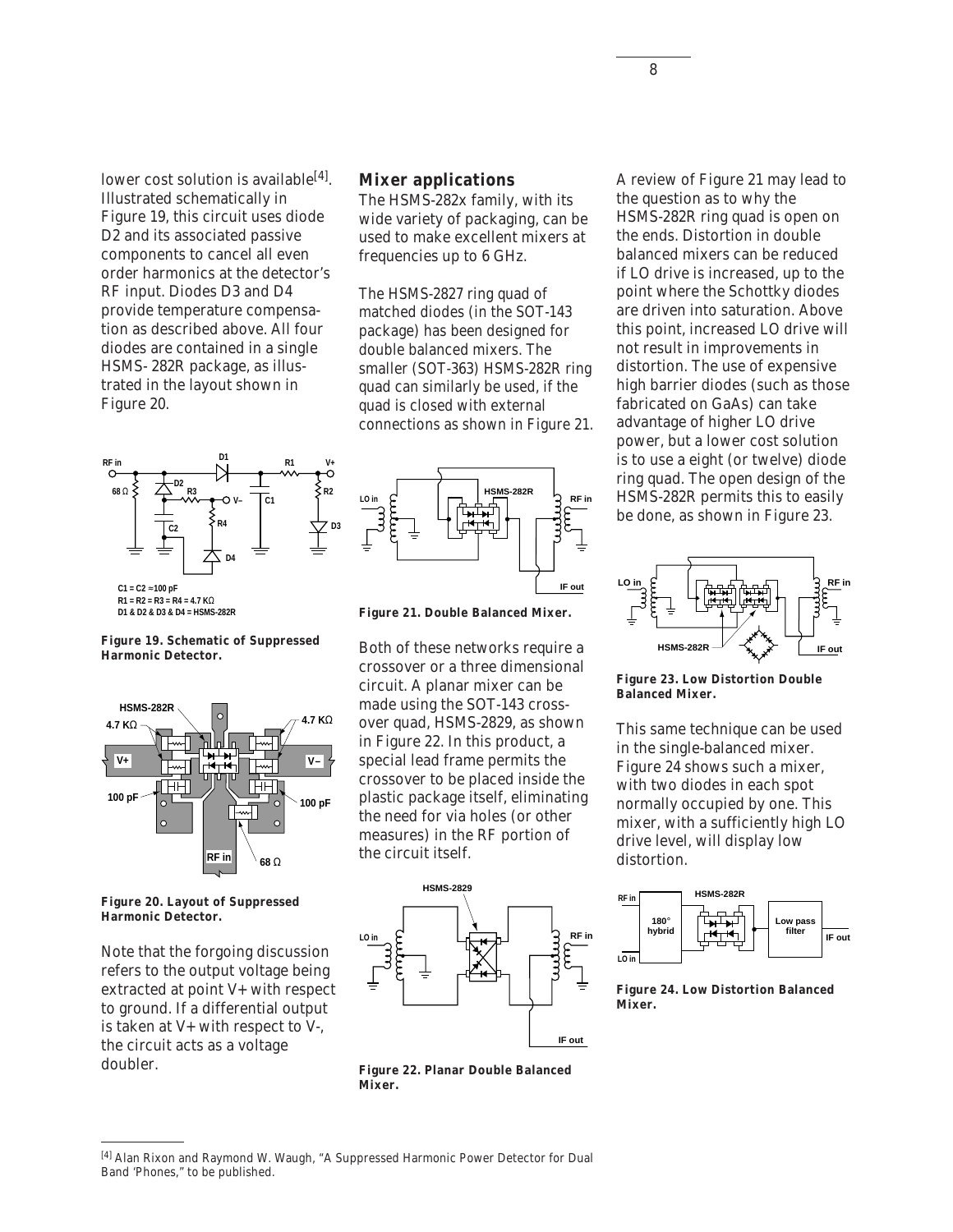### **Sampling Applications**

The six lead HSMS-282P can be used in a sampling circuit, as shown in Figure 25. As was the case with the six lead HSMS-282R in the mixer, the open bridge quad is closed with traces on the circuit board. The quad was not closed internally so that it could be used in other applications, such as illustrated in Figure 17.



**Figure 25. Sampling Circuit.**

### **Thermal Considerations**

The obvious advantage of the SOT-323 and SOT-363 over the SOT-23 and SOT-142 is combination of smaller size and extra leads. However, the copper leadframe in the SOT-3x3 has a thermal conductivity four times higher than the Alloy 42 leadframe of the SOT-23 and SOT-143, which enables the smaller packages to dissipate more power.

The maximum junction temperature for these three families of Schottky diodes is 150°C under all operating conditions. The following equation applies to the thermal analysis of diodes:

$$
Tj = (V_f I_f + P_{RF}) \theta_{jc} + T_a \qquad (1)
$$

where

 $T_j$  = junction temperature  $T_a$  = diode case temperature  $\theta_{\rm jc}$  = thermal resistance  $V_fI_f = DC$  power dissipated PRF = RF power dissipated

Note that  $\theta_{\text{ic}}$ , the thermal resistance from diode junction to the foot of the leads, is the sum of two component resistances,

 $\theta$ jc =  $\theta$ pkg +  $\theta$ chip (2)

Package thermal resistance for the SOT-3x3 package is approximately 100°C/W, and the chip thermal resistance for the HSMS-282x family of diodes is approximately 40°C/W. The designer will have to add in the thermal resistance from diode case to ambient—a poor choice of circuit board material or heat sink design can make this number very high.

Equation (1) would be straightforward to solve but for the fact that diode forward voltage is a function of temperature as well as forward current. The equation for  $V_f$  is:

$$
I_{f} = I_{S} \left[ e^{\frac{11600 (V_{f} - I_{f} R_{s})}{nT}} - 1 \right] (3)
$$

where  $n =$  ideality factor  $T =$  temperature in  $\mathrm{R}$  $R_s$  = diode series resistance

and  $I_S$  (diode saturation current) is given by

$$
I_s = I_0 \left(\frac{T}{298}\right)^{\frac{2}{n}} e^{-4060 \left(\frac{1}{T} - \frac{1}{298}\right)}
$$
(4)

Equation (4) is substituted into equation (3)*,* and equations (1) and (3) are solved simultaneously to obtain the value of junction temperature for given values of diode case temperature, DC power dissipation and RF power dissipation.

#### **Diode Burnout**

Any Schottky junction, be it an RF diode or the gate of a MESFET, is relatively delicate and can be burned out with excessive RF power. Many crystal video receivers used in RFID (tag) applications find themselves in poorly controlled environments where high power sources may be present. Examples are the areas around airport and FAA radars, nearby ham radio operators, the vicinity of a broadcast band transmitter, etc. In such environments, the Schottky diodes of the receiver can be protected by a device known as a limiter diode.<sup>[5]</sup> Formerly available only in radar warning receivers and other high cost electronic warfare applications, these diodes have been adapted to commercial and consumer circuits.

Agilent offers a complete line of surface mountable PIN limiter diodes. Most notably, our HSMP-4820 (SOT-23) can act as a very fast (nanosecond) power-sensitive switch when placed between the antenna and the Schottky diode, shorting out the RF circuit temporarily and reflecting the excessive RF energy back out the antenna.

<sup>[5]</sup> Agilent Application Note 1050, "Low Cost, Surface Mount Power Limiters."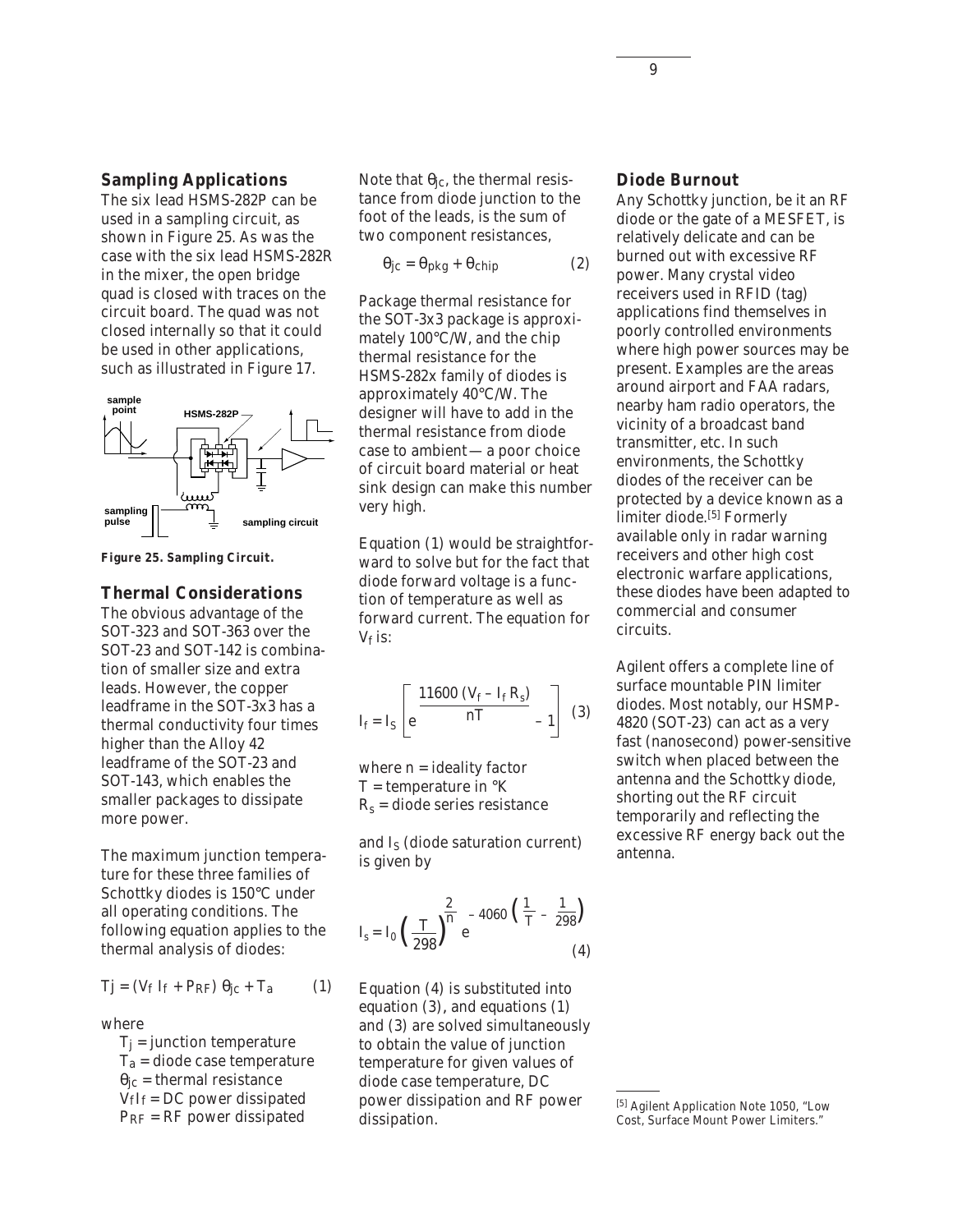## **Assembly Instructions SOT-3x3 PCB Footprint**

Recommended PCB pad layouts for the miniature SOT-3x3 (SC-70) packages are shown in Figures 26 and 27 (dimensions are in inches). These layouts provide ample allowance for package placement by automated assembly equipment without adding parasitics that could impair the performance.



**Figure 26. PCB Pad Layout, SOT-323 (dimensions in inches).**

### **SMT Assembly**

Reliable assembly of surface mount components is a complex process that involves many material, process, and equipment factors, including: method of heating (e.g., IR or vapor phase reflow, wave soldering, etc.) circuit board material, conductor thickness and pattern, type of solder alloy, and the thermal conductivity and thermal mass of components. Components with a low mass, such as the SOT packages, will reach solder reflow temperatures faster than those with a greater mass.

Agilent's diodes have been qualified to the time-temperature profile shown in Figure 28. This profile is representative of an IR reflow type of surface mount assembly process.

After ramping up from room temperature, the circuit board with components attached to it (held in place with solder paste) passes through one or more preheat zones. The preheat zones increase the temperature of the board and components to prevent thermal shock and begin evaporating solvents from the solder paste. The reflow zone briefly elevates the temperature sufficiently to produce a reflow of the solder.

The rates of change of temperature for the ramp-up and cooldown zones are chosen to be low enough to not cause deformation of the board or damage to components due to thermal shock. The maximum temperature in the reflow zone  $(T_{MAX})$  should not exceed 235°C.

These parameters are typical for a surface mount assembly process for Agilent diodes. As a general guideline, the circuit board and components should be exposed only to the minimum temperatures and times necessary to achieve a uniform reflow of solder.



**Figure 27. PCB Pad Layout, SOT-363 (dimensions in inches).**



**Figure 28. Surface Mount Assembly Profile.**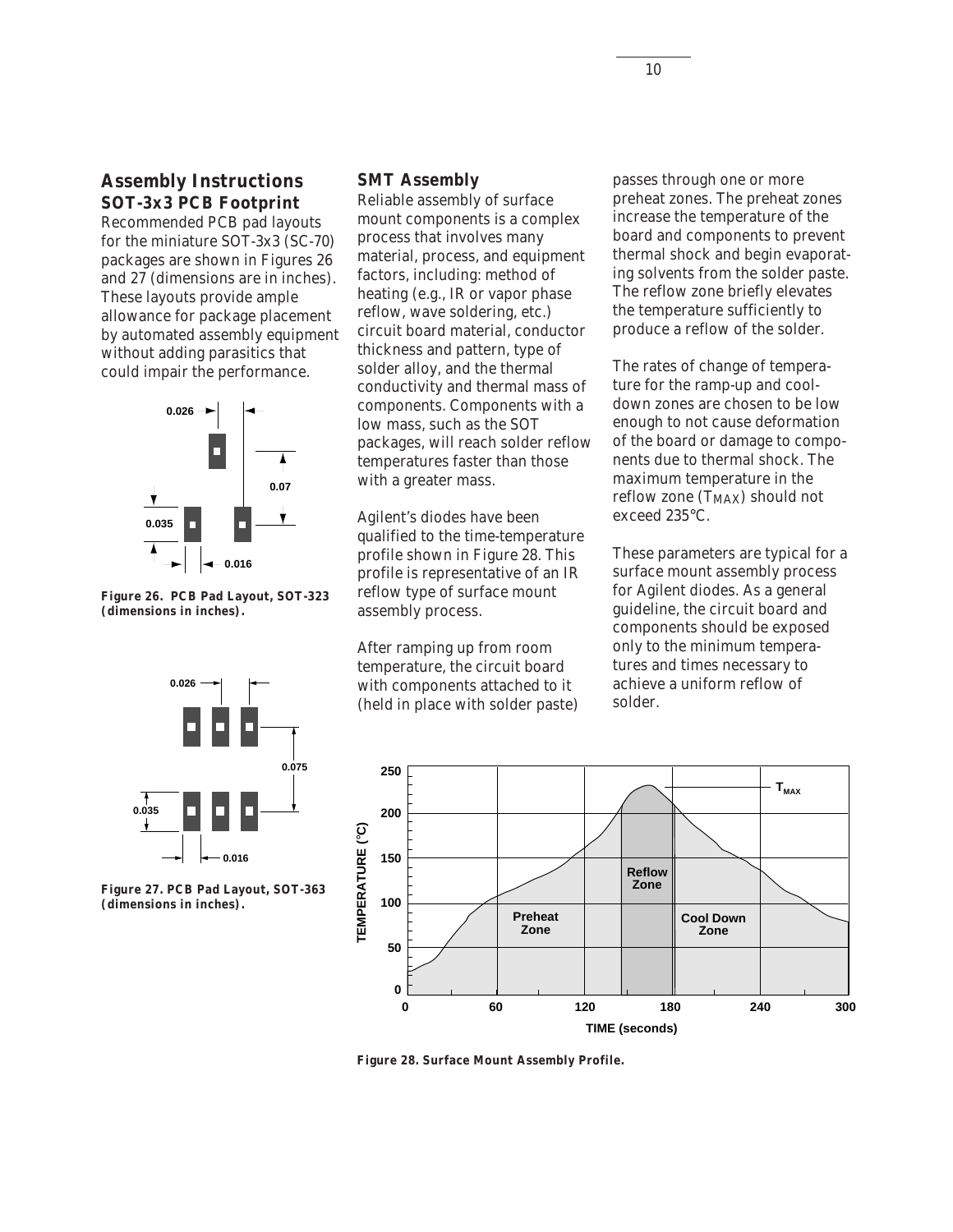|  |  | <b>Part Number Ordering Information</b> |
|--|--|-----------------------------------------|
|--|--|-----------------------------------------|

| <b>Part Number</b> | No. of<br><b>Devices</b> | Container      |
|--------------------|--------------------------|----------------|
| $HSMS-282x-TR2*$   | 10000                    | $13"$ Reel     |
| $HSMS-282x-TR1*$   | 3000                     | $7"$ Reel      |
| $HSMS-282x-BLK*$   | 100                      | antistatic bag |

 $x = 0, 2, 3, 4, 5, 7, 8, 9, B, C, E, F, K, L, M, N, P$  or R

# **Package Dimensions Outline 23 (SOT-23)**



**THESE DIMENSIONS FOR HSMS-280X AND -281X FAMILIES ONLY. \* DIMENSIONS ARE IN MILLIMETERS (INCHES)**





**DIMENSIONS ARE IN MILLIMETERS (INCHES)**

**Outline SOT-323 (SC-70 3 Lead)**



**DIMENSIONS ARE IN MILLIMETERS (INCHES)**

### **Outline SOT-363 (SC-70 6 Lead)**



**DIMENSIONS ARE IN MILLIMETERS (INCHES)**

11